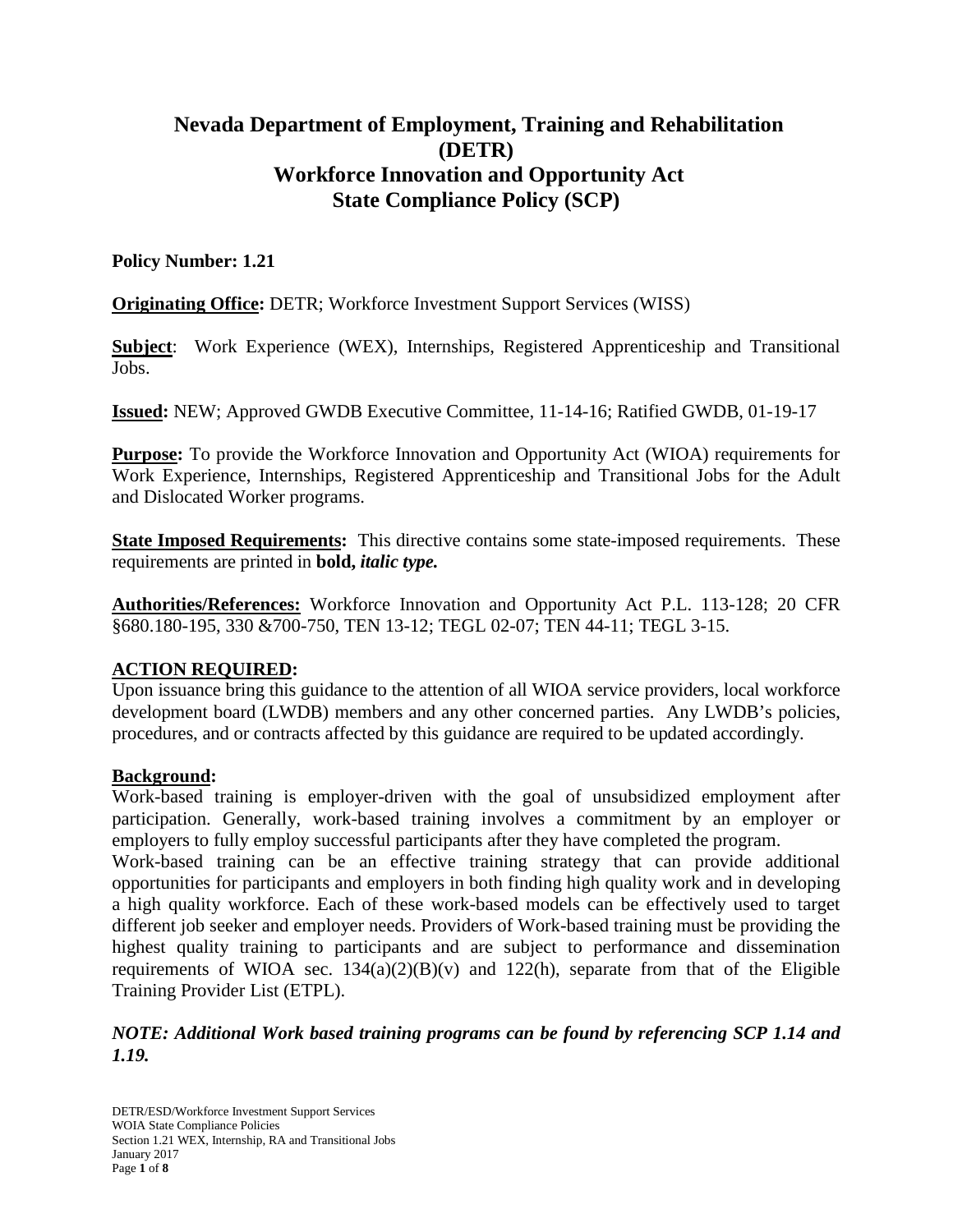#### Work Experience (WEX); Internship-

Are planned, structured, time-limited learning experiences that take place in a workplace. They may be paid or unpaid, as appropriate and be provided in the private for-profit, non-profit, or public sectors. Labor standards apply to any internship or work experience in which an employee/employer relationship exists under applicable law. An internship or work experience for a participant in WIOA is classified as an Individualized Career Service as described in 20 CFR § 678.430(b). Internships and work experiences provide a helpful means for an individual to gain experience that leads to unsubsidized employment.

Care must be taken when matching the participant to a job site taking into consideration the demonstrated aptitudes/interests, the location (transportation) and availability of supervising staff.

#### Registered Apprenticeship (RA)-

RA programs offer employment and a combination of on-the-job learning and related technical and theoretical instruction through a training provider. Apprentices are employed at the start of their apprenticeship and work through a series of defined curricula, usually in a classroom, until the completion of their apprenticeship programs. Components of RAs include structured On-the Job training, related training and instruction, rewards in skill gains and national occupational credentials. RA programs automatically qualify to be placed on the State and LWDB list (ETPL). RA programs must appear on the list to be utilized. *Each program is reviewed by the LWDB on a quarterly basis to insure continued endorsement by the RA Council.* Transitional Jobs-

Are time-limited work experiences that are subsidized and are in the public, private, or nonprofit sectors for individuals with barriers to employment who are chronically unemployed or have an inconsistent work history, and are combined with comprehensive career and supportive services. They differ from traditional work experience in that the participant must be paid. The goal of transitional jobs is to establish a work history for the individual that demonstrates success in the workplace, and develops the skills that lead to entry into and retention in unsubsidized employment. Unlike On the Job Training (OJT) there is no assumption that the individual will be retained in their transitional job after the experience is over, though that would be a successful experience and outcome.

#### **Policy and Procedure:**

#### **Work Experience (WEX)/Internships (20 CFR §680.180)**

For the purposes of WIOA sec.  $134(c)(2)(A)(xii)(VII)$ , an internship or work experience is a planned, structured learning experience that takes place in a workplace for a limited period of time. Internships and other work experience may be paid or unpaid, as appropriate and consistent with other laws, such as the Fair Labor Standards Act. An internship or other work experience may be arranged within the private for profit sector, the non-profit sector, or the public sector. Labor standards apply in any work experience setting where an employee/employer relationship, as defined by the Fair Labor Standards Act, exists. Transitional jobs are a type of work experience, as described in [20 CFR]§ 680.190 and 680.195.

#### **Registered Apprenticeship**

#### **(20 CFR §680.330)**

Registered apprenticeships automatically qualify to be a on a State's eligible training provider list (ETPL) as described in [20 CFR] § 680.470.

DETR/ESD/Workforce Investment Support Services WOIA State Compliance Policies Section 1.21 WEX, Internship, RA and Transitional Jobs January 2017 Page **2** of **8**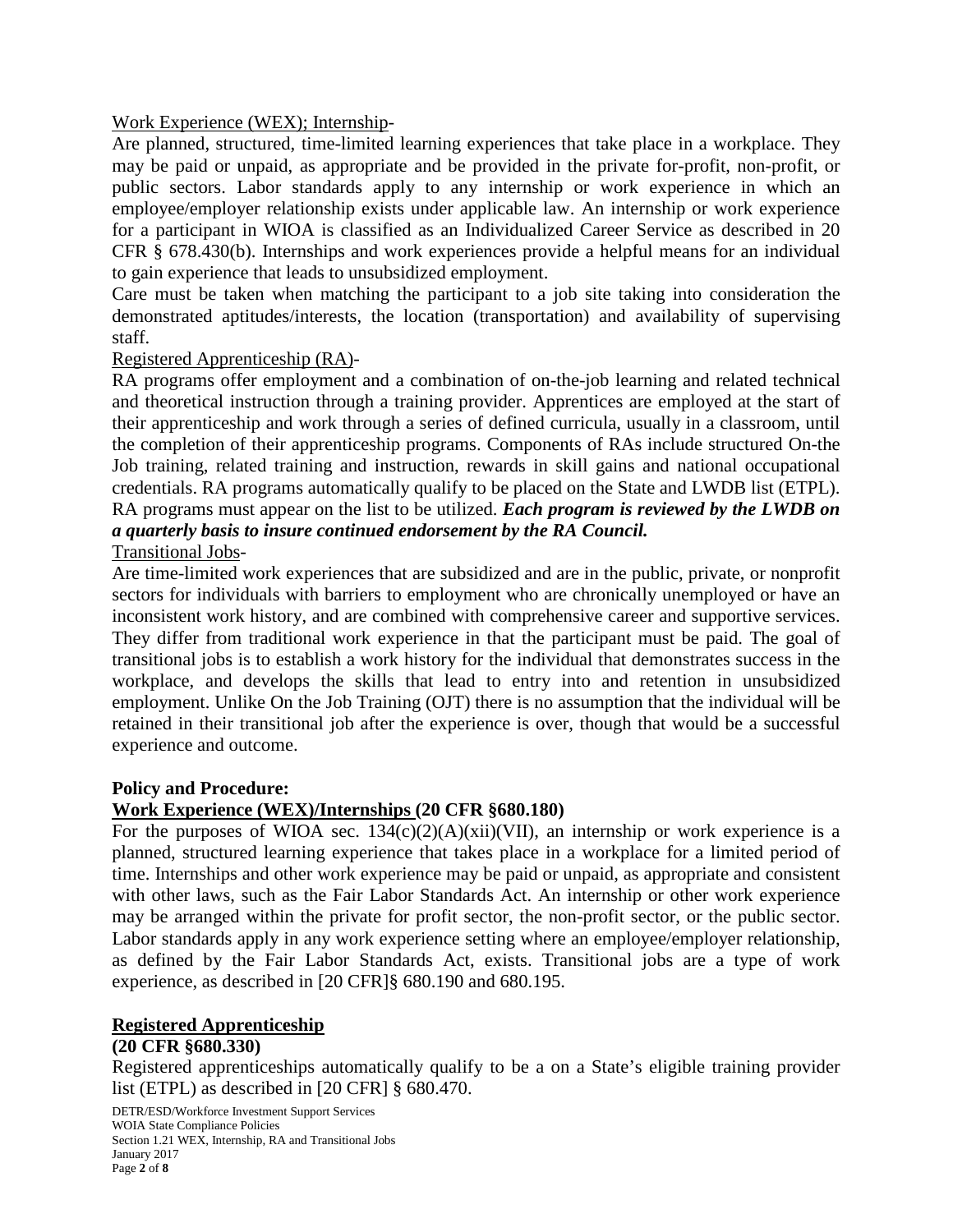(a) ITAs [Individual Training Accounts] can be used to support placing participants in registered apprenticeship through:

(1) Pre-apprenticeship training, as defined in [20 CFR] §681.480 of this chapter; and

(2) Training services provided under a registered apprenticeship program.

(b) Supportive services may be provided as described in [20 CFR]§ 680.900 and 680.910.

(c) Needs-related payments may be provided as described in [20 CFR] § 680.930, 680.940, 680.950, 680.960, and 680.970.

(d) Work-based training options also may be used to support participants in registered apprenticeship programs (see [20 CFR] § 680.740 and 680.750).

#### **(20 FR § 680.740)**

(a) OJT [On the Job Training] contracts may be entered into with registered apprenticeship program sponsors or participating employers in registered apprenticeship programs for the OJT portion of the registered apprenticeship program consistent with [20 CFR]§ 680.700. Depending on the length of the registered apprenticeship and State and local OJT policies, these funds may cover some or all of the registered apprenticeship training.

(b) If the apprentice is unemployed at the time of participation, the OJT must be conducted as described in [20 CFR] § 680.700. If the apprentice is employed at the time of participation, the OJT must be conducted as described in [20 CFR] § 680.710.

#### **(20 CFR § 680.750)**

There is no Federal prohibition on using both ITA and OJT funds when placing participants into a registered apprenticeship program. See [20 CFR] § 680.330 on using ITAs to support participants in registered apprenticeship.

#### **Transitional Jobs (WIOA sec. 134(c)(3)(D), 134(d)(5))**

Transitional Jobs are a WIOA Training Service as described in [WIOA sec.]134(c)(3)(D). The local board may use not more than 10 percent of the funds allocated to the local area involved under section 133(b) to provide transitional jobs under subsection  $(c)(3)$  that—

(A) are time-limited work experiences that are subsidized and are in the public, private, or nonprofit sectors for individuals with barriers to employment who are chronically unemployed or have an inconsistent work history;

(B) are combined with comprehensive employment and supportive services; and

(C) are designed to assist the individuals described in subparagraph (A) to establish a work history, demonstrate success in the workplace, and develop the skills that lead to entry into and retention in unsubsidized employment.

If local areas choose to use transitional jobs as part of their service delivery strategy, they should adopt policies and identify employers (public, private or nonprofit) that can provide quality experiences for individuals to eventually obtain unsubsidized employment. Additionally, these policies should include plans on the amount reimbursements would be for the jobs, what supportive services should be included, and any limits on the duration of the transitional job.

#### **(20 CFR §680.190)**

A transitional job is one that provides a time-limited work experience, that is wage-paid and subsidized, and is in the public, private, or non-profit sectors for those individuals with barriers to employment who are chronically unemployed or have inconsistent work history, as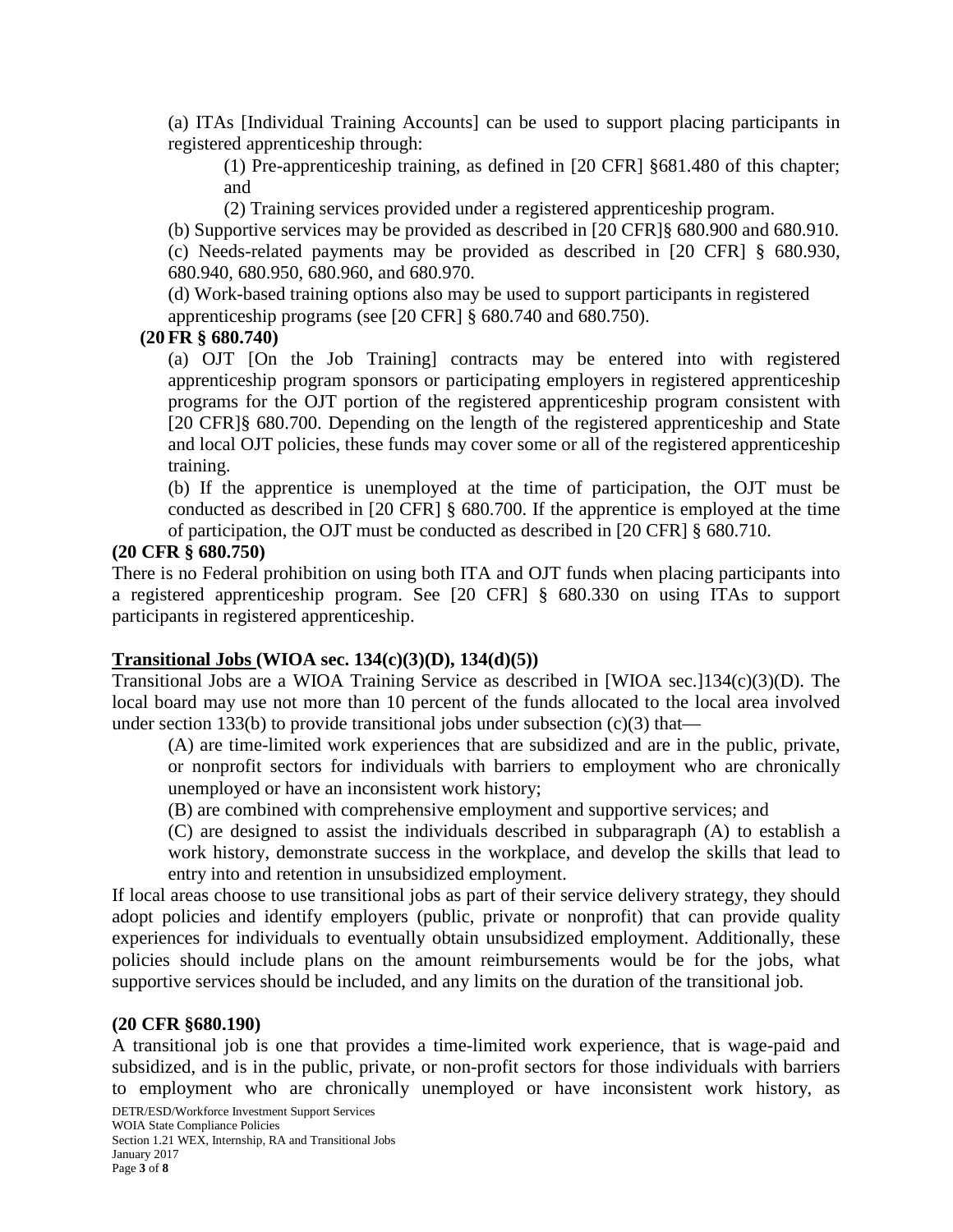determined by the LWDB. These jobs are designed to enable an individual to establish a work history, demonstrate work success in an employee-employer relationship, and develop the skills that lead to unsubsidized employment.

#### **Funding (20 CFR §680.195)**

The local area may use up to 10 percent of their combined total of adult and dislocated worker allocations for transitional jobs as described in [20 CFR] § 680.190. Transitional jobs must be combined with comprehensive career services (see [20 CFR] § 680.150) and supportive services (see [20 CFR] § 680.900).

#### **WIOA sec. 122(h)**

(h) ON-THE-JOB TRAINING, CUSTOMIZED TRAINING, INCUMBENT WORKER TRAINING, AND OTHER TRAINING EXCEPTIONS.—

(1) IN GENERAL.—Providers of on-the-job training, customized training, incumbent worker training, internships, and paid or unpaid work experience opportunities, or transitional employment shall not be subject to the requirements of subsections (a) through (f) [of WIOA sec 122].

(2) COLLECTION AND DISSEMINATION OF INFORMATION.—

A one-stop operator in a local area shall collect such performance information from providers of on-the-job training, customized training, incumbent worker training, internships, paid or unpaid work experience opportunities, and transitional employment as the Governor may require, and use the information to determine whether the providers meet such performance criteria as the Governor may require. The one-stop operator shall disseminate information identifying such providers that meet the criteria as eligible providers, and the performance information, through the one-stop delivery system. Providers determined to meet the criteria shall be considered to be identified as eligible providers of training services.

### **WIOA sec.181**

(a) BENEFITS.—

(1) WAGES.—

(A) IN GENERAL.—Individuals in on-the-job training or individuals employed in activities under this title shall be compensated at the same rates, including periodic increases, as trainees or employees who are similarly situated in similar occupations by the same employer and who have similar training, experience, and skills, and such rates shall be in accordance with applicable law, but in no event less than the higher of the rate specified in section  $6(a)(1)$  of the Fair Labor Standards Act of 1938 (29 U.S.C.  $206(a)(1)$ ) or the applicable State or local minimum wage law.

(B) RULE OF CONSTRUCTION.—The reference in subparagraph (A) to section  $6(a)(1)$  of the Fair Labor Standards Act of 1938 (29 U.S.C. 20 $6(a)(1)$ ) shall not be applicable for individuals in territorial jurisdictions in which section  $6(a)(1)$  of the Fair Labor Standards Act of 1938 (29 U.S.C. 206(a)(1)) does not apply.

(2) TREATMENT OF ALLOWANCES, EARNINGS, AND PAYMENTS.—

Allowances, earnings, and payments to individuals participating in programs under this title shall not be considered as income for the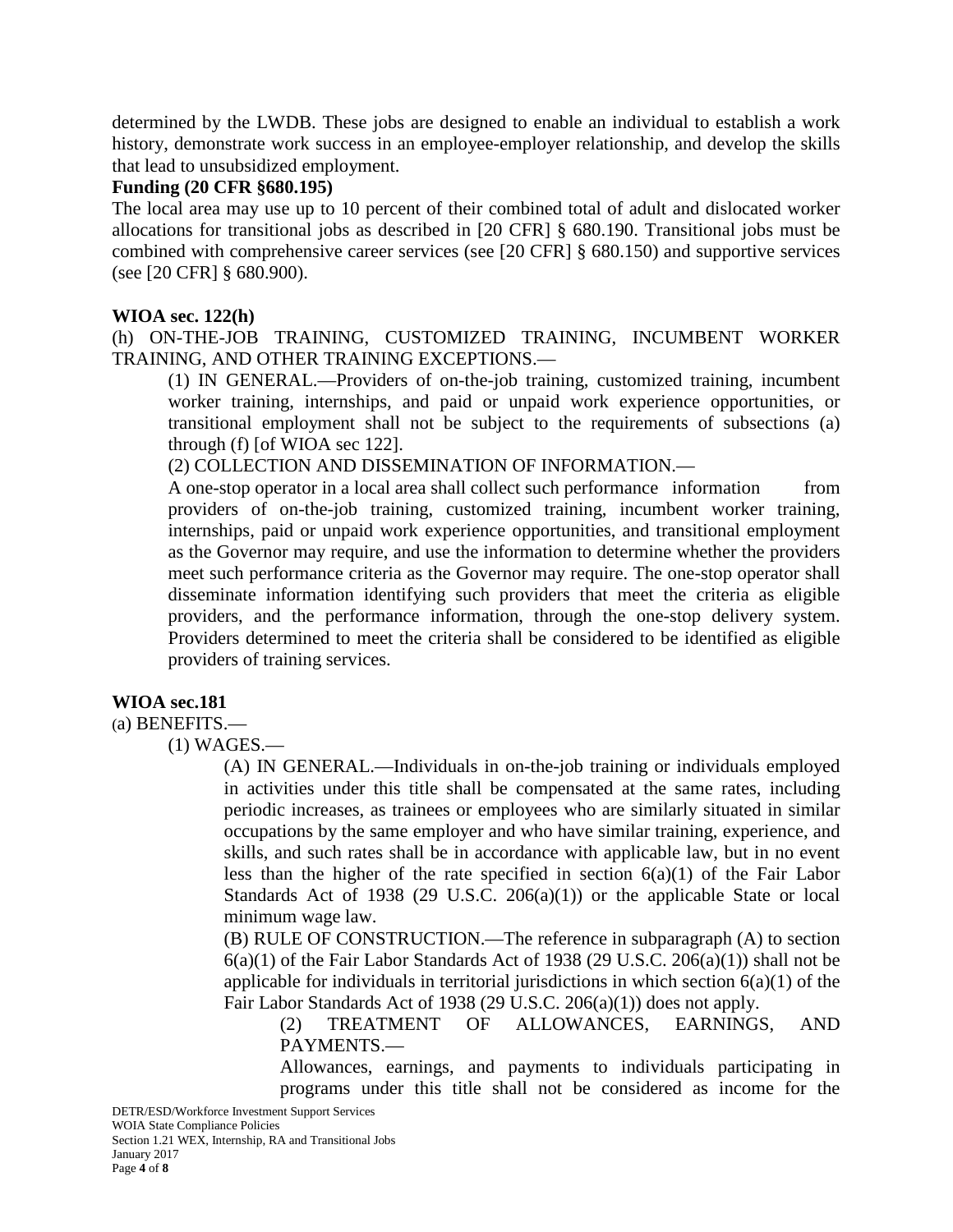purposes of determining eligibility for and the amount of income transfer and in-kind aid furnished under any Federal or federally assisted program based on need, other than as provided under the Social Security Act (42 U.S.C. 301 et seq.).

#### (b) LABOR STANDARDS.—

(1) LIMITATIONS ON ACTIVITIES THAT IMPACT WAGES OF EMPLOYEES.—

No funds provided under this title shall be used to pay the wages of incumbent employees during their participation in economic development activities provided through a statewide workforce development system.

(2) DISPLACEMENT.—

(A) PROHIBITION.—A participant in a program or activity authorized under this title (referred to in this section as a ''specified activity'') shall not displace (including a partial displacement, such as a reduction in the hours of non-overtime work, wages, or employment benefits) any currently employed employee (as of the date of the participation).

(B) PROHIBITION ON IMPAIRMENT OF CONTRACTS.—A specified activity shall not impair an existing contract for services or collective bargaining agreement, and no such activity that would be inconsistent with the terms of a collective bargaining agreement shall be undertaken without the written concurrence of the labor organization and employer concerned.

(3) OTHER PROHIBITIONS.—A participant in a specified activity shall not be employed in a job if—

(A) any other individual is on layoff from the same or any substantially equivalent job;

(B) the employer has terminated the employment of any regular employee or otherwise reduced the workforce of the employer with the intention of filling the vacancy so created with the participant; or

(C) the job is created in a promotional line that will infringe in any way upon the promotional opportunities of currently employed individuals (as of the date of the participation).

(4) HEALTH AND SAFETY.—Health and safety standards established under Federal and State law otherwise applicable to working conditions of employees shall be equally applicable to working conditions of participants engaged in specified activities. To the extent that a State workers' compensation law applies, workers' compensation shall be provided to participants on the same basis as the compensation is provided to other individuals in the State in similar employment.

(5) EMPLOYMENT CONDITIONS.—Individuals in on-the-job training or individuals employed in programs and activities under this title shall be provided benefits and working conditions at the same level and to the same extent as other trainees or employees working a similar length of time and doing the same type of work.

(6) OPPORTUNITY TO SUBMIT COMMENTS.—Interested members of the public, including representatives of businesses and of labor organizations, shall be provided an opportunity to submit comments to the Secretary with respect to programs and activities proposed to be funded under subtitle B.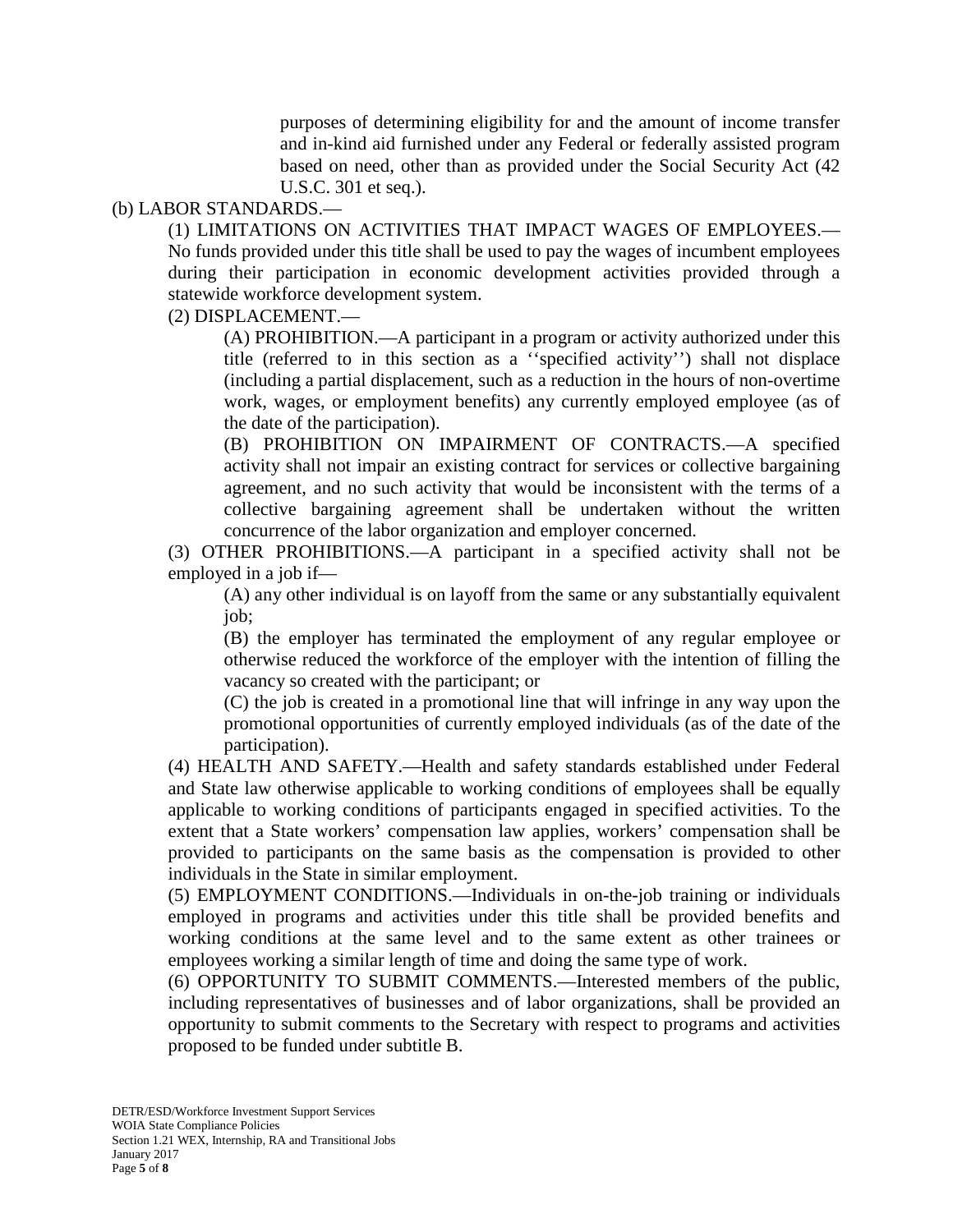(7) NO IMPACT ON UNION ORGANIZING.—Each recipient of funds under this title shall provide to the Secretary assurances that none of such funds will be used to assist, promote, or deter union organizing.

(c) GRIEVANCE PROCEDURE.—

(1) IN GENERAL.—Each State and local area receiving an allotment or allocation under this title shall establish and maintain a procedure for grievances or complaints alleging violations of the requirements of this title from participants and other interested or affected parties. Such procedure shall include an opportunity for a hearing and be completed within 60 days after the filing of the grievance or complaint. [Reference State Compliance Policy 4.3]

(2) INVESTIGATION.—

(A) IN GENERAL.—The Secretary shall investigate an allegation of a violation described in paragraph (1) if—

(i) a decision relating to such violation has not been reached within 60 days after the date of the filing of the grievance or complaint and either party appeals to the Secretary; or

(ii) a decision relating to such violation has been reached within such 60 days and the party to which such decision is adverse appeals such decision to the Secretary.

(B) ADDITIONAL REQUIREMENT.—The Secretary shall make a final determination relating to an appeal made under subparagraph (A) no later than 120 days after receiving such appeal.

(3) REMEDIES.—Remedies that may be imposed under this section for a violation of any requirement of this title shall be limited—

(A) to suspension or termination of payments under this title;

(B) to prohibition of placement of a participant with an employer that has violated any requirement under this title;

(C) where applicable, to reinstatement of an employee, payment of lost wages and benefits, and reestablishment of other relevant terms, conditions, and privileges of employment; and

(D) where appropriate, to other equitable relief.

(4) RULE OF CONSTRUCTION.—Nothing in paragraph (3) shall be construed to prohibit a grievant or complainant from pursuing a remedy authorized under another Federal, State, or local law for a violation of this title.

(d) RELOCATION.—

(1) PROHIBITION ON USE OF FUNDS TO ENCOURAGE OR INDUCE RELOCATION.—No funds provided under this title shall be used, or proposed for use, to encourage or induce the relocation of a business or part of a business if such relocation would result in a loss of employment for any employee of such business at the original location and such original location is within the United States.

(2) PROHIBITION ON USE OF FUNDS AFTER RELOCATION.—

No funds provided under this title for an employment or training activity shall be used for customized or skill training, on-the-job training, incumbent worker training, transitional employment, or company-specific assessments of job applicants or employees, for any business or part of a business that has relocated, until the date that is 120 days after the date on which such business commences operations at the new location, if the relocation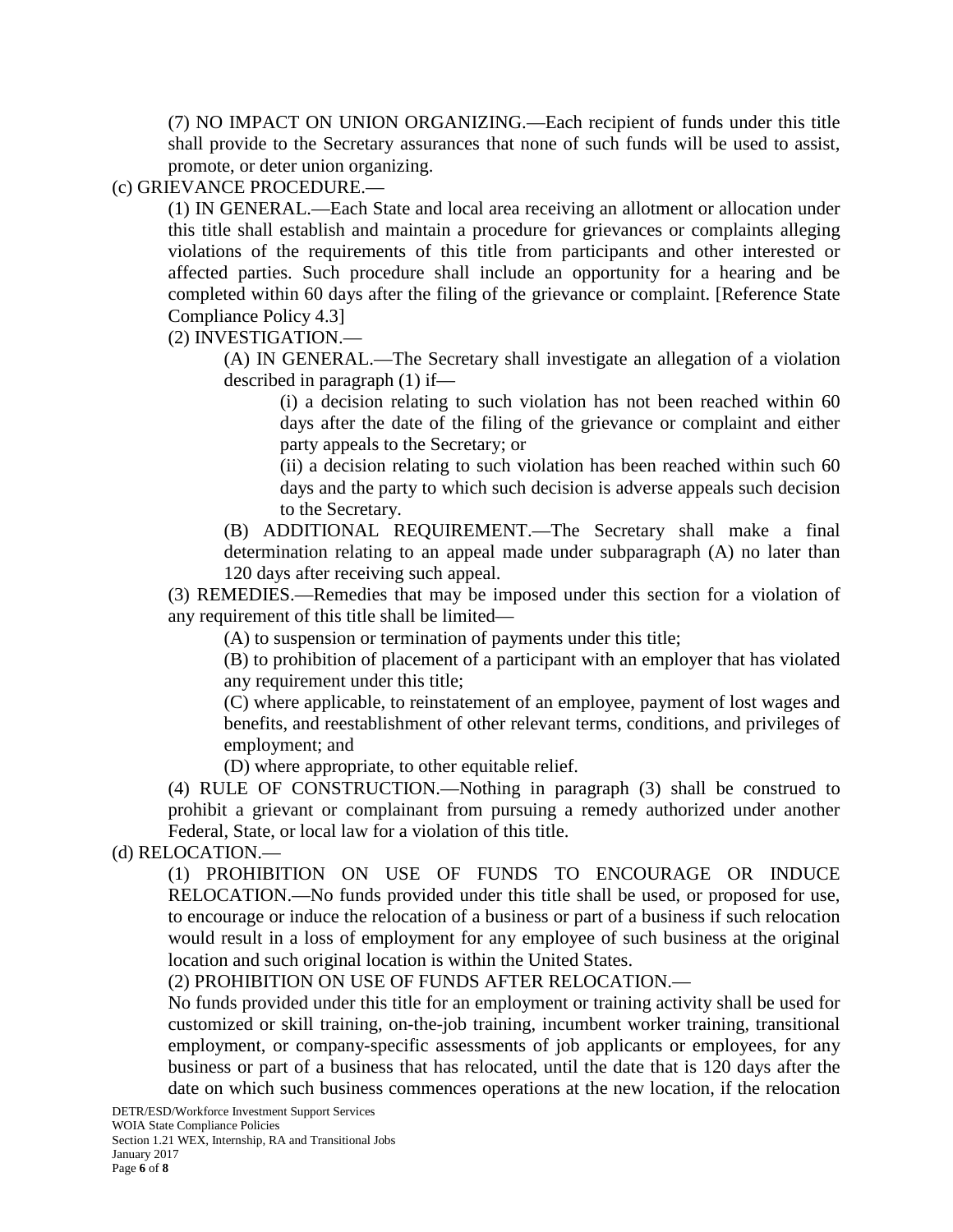of such business or part of a business results in a loss of employment for any employee of such business at the original location and such original location is within the United States.

(3) REPAYMENT.—If the Secretary determines that a violation of paragraph (1) or (2) has occurred, the Secretary shall require the State *[or local area]* that has violated such paragraph (or that has provided funding to an entity that has violated such paragraph) to repay to the United States an amount equal to the amount expended in violation of such paragraph.

(e) LIMITATION ON USE OF FUNDS.—No funds available to carry out an activity under this title shall be used for employment generating activities, investment in revolving loan funds, capitalization of businesses, investment in contract bidding resource centers, economic development activities, or similar activities, that are not directly related to training for eligible individuals under this title. No funds received to carry out an activity under subtitle B shall be used for foreign travel.

(f) TESTING AND SANCTIONING FOR USE OF CONTROLLED SUBSTANCES.—

(1) IN GENERAL.—Not withstanding any other provision of law, a State *[or local area]* shall not be prohibited by the Federal Government from—

(A) testing participants in programs under subtitle B for the use of controlled substances; and

(B) sanctioning such participants who test positive for the use of such controlled substances.

(2) ADDITIONAL REQUIREMENTS.—

(A) PERIOD OF SANCTION.—In sanctioning participants in a program under subtitle B who test positive for the use of controlled substances—

(i) with respect to the first occurrence for which a participant tests positive, a State may exclude the participant from the program for a period not to exceed 6 months; and

(ii) with respect to the second occurrence and each subsequent occurrence for which a participant tests positive, a State may exclude the participant from the program for a period not to exceed 2 years.

(B) APPEAL.—The testing of participants and the imposition of sanctions under this subsection shall be subject to expeditious appeal in accordance with due process procedures established by the State.

(C) PRIVACY.—A State shall establish procedures for testing participants for the use of controlled substances that ensure a maximum degree of privacy for the participants.

(3) FUNDING REQUIREMENT.—In testing and sanctioning of participants for the use of controlled substances in accordance with this subsection, the only Federal funds that a State may use are the amounts made available for the administration of statewide workforce investment activities under section 134(a)(3)(B).

(g) SUBGRANT AUTHORITY.—A recipient of grant funds under this title shall have the authority to enter into sub-grants in order to carry out the grant, subject to such conditions as the Secretary may establish.